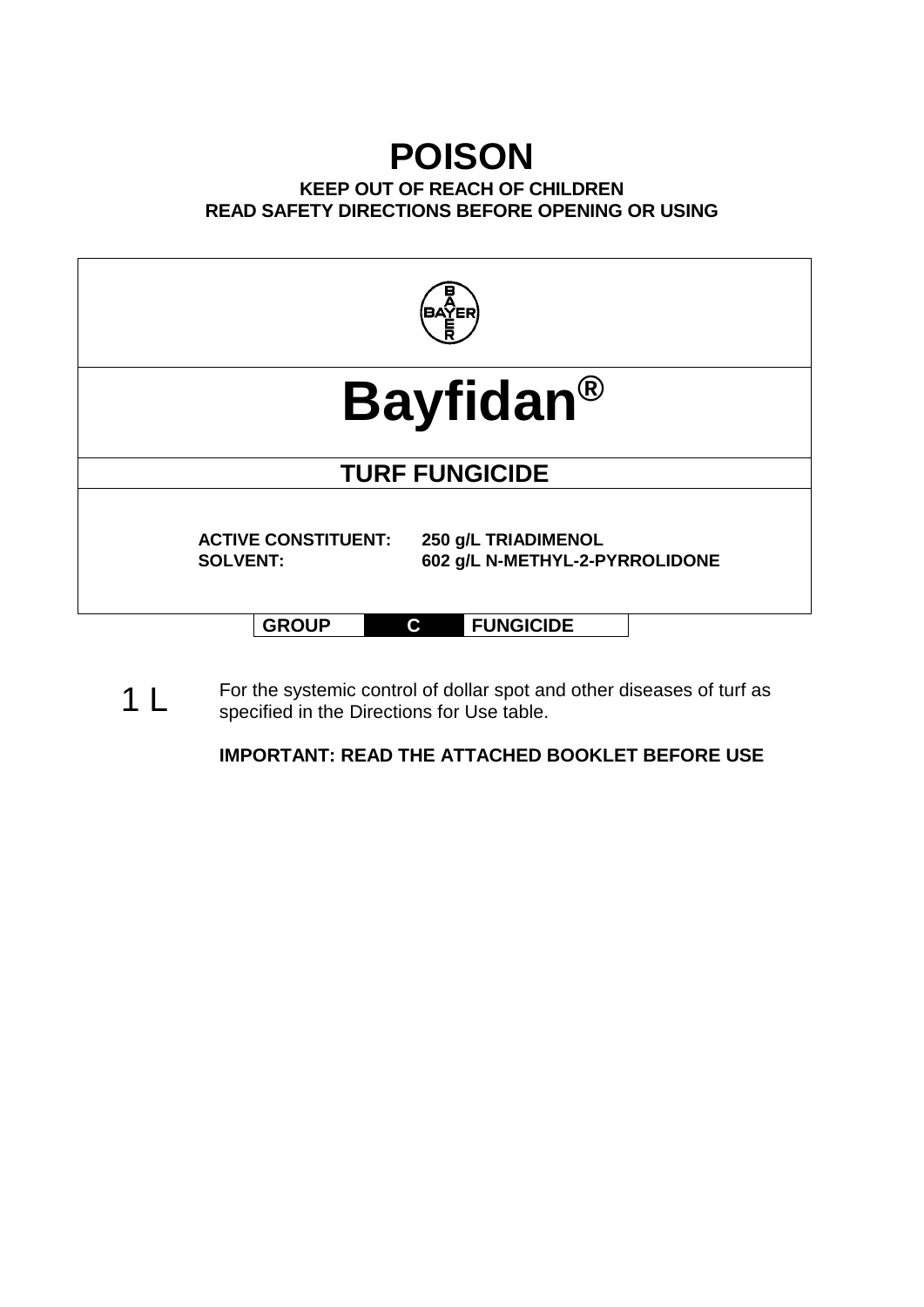## **DIRECTIONS FOR USE**

| Crop | <b>Disease</b>         | Rate                     | <b>Critical Comments</b>                            |
|------|------------------------|--------------------------|-----------------------------------------------------|
| Turf | Dollar spot            | Preventive               | Apply thoroughly on a monthly program starting      |
|      | (Not Tasmania, NT)     | 30 mL/100 m <sup>2</sup> | immediately the disease appears.                    |
|      |                        | Curative                 | Apply thoroughly under conditions of heavy          |
|      |                        | 60 mL/100 m <sup>2</sup> | disease pressure; then treat as necessary.          |
|      | <b>Black</b>           | 60 mL/100 m <sup>2</sup> | Use high volume equipment. Low volume may           |
|      | Helminthosporium       |                          | be used provided turf is irrigated thoroughly after |
|      | (Qld, NSW, Tas only)   |                          | spraying. Apply during period of turf growth on a   |
|      |                        |                          | monthly program.                                    |
|      | Take-All Patch         | 60 mL/100 m <sup>2</sup> | Preventive only after soil fumigation with methyl   |
|      | (Not SA, NT)           |                          | bromide. Apply thoroughly, using high volume        |
|      |                        |                          | equipment, 6-8 weeks after seeding. Repeat          |
|      |                        |                          | applications (every 8 weeks in the first two years) |
|      |                        |                          | for continued protection.                           |
|      | <b>Winter Fusarium</b> | 60 mL/100 m <sup>2</sup> | Apply thoroughly on a monthly program from end      |
|      | (NSW, Vic, Tas only)   |                          | of March until danger of infection has passed.      |

**NOT TO BE USED FOR ANY PURPOSE, OR IN ANY MANNER, CONTRARY TO THIS LABEL UNLESS AUTHORISED UNDER APPROPRIATE LEGISLATION.**

## **GENERAL INSTRUCTIONS**

Bayfidan is a broad spectrum, systemic, foliar fungicide that is quickly taken up by plants and translocated within the plant. Bayfidan provides protection on a monthly spray program and acts curatively after infection has taken place. Because of its systemic activity, Bayfidan is less affected by rainfall or irrigation than contact type fungicides.

## **Mixing**

Add the required quantity of Bayfidan to water in the spray vat while stirring or with agitators in motion.

#### **Compatibility**

As formulations of other manufacturers' products are beyond the control of Bayer CropScience Pty Ltd, any mixture should be tested prior to mixing commercial quantities.

## **FUNGICIDE RESISTANCE WARNING**

| <b>GROUP</b> |  | <b>FUNGICIDE</b> |  |
|--------------|--|------------------|--|
|--------------|--|------------------|--|

Bayfidan Turf Fungicide is a member of the DMI group of fungicides. For fungicide resistance management the product is a Group C fungicide. Some naturally occurring individual fungi resistant to the product and other Group C fungicides may exist through normal genetic variability in any fungal population. The resistant individuals can eventually dominate the fungal population if these fungicides are used repeatedly. These resistant fungi will not be controlled by this product and other Group C fungicides, thus resulting in a reduction in efficacy. Since the occurrence of resistant fungi is difficult to detect prior to use, Bayer CropScience Pty Ltd accepts no liability for any losses that result from failure of this product to control resistant fungi.

## **PROTECTION OF CROPS, NATIVE AND NON-TARGET PLANTS**

Do not apply earlier than five weeks after sowing.

## **PROTECTION OF WILDLIFE, FISH, CRUSTACEANS AND ENVIRONMENT**

Harmful to fish. DO NOT contaminate streams, rivers or waterways with the chemical or used containers.